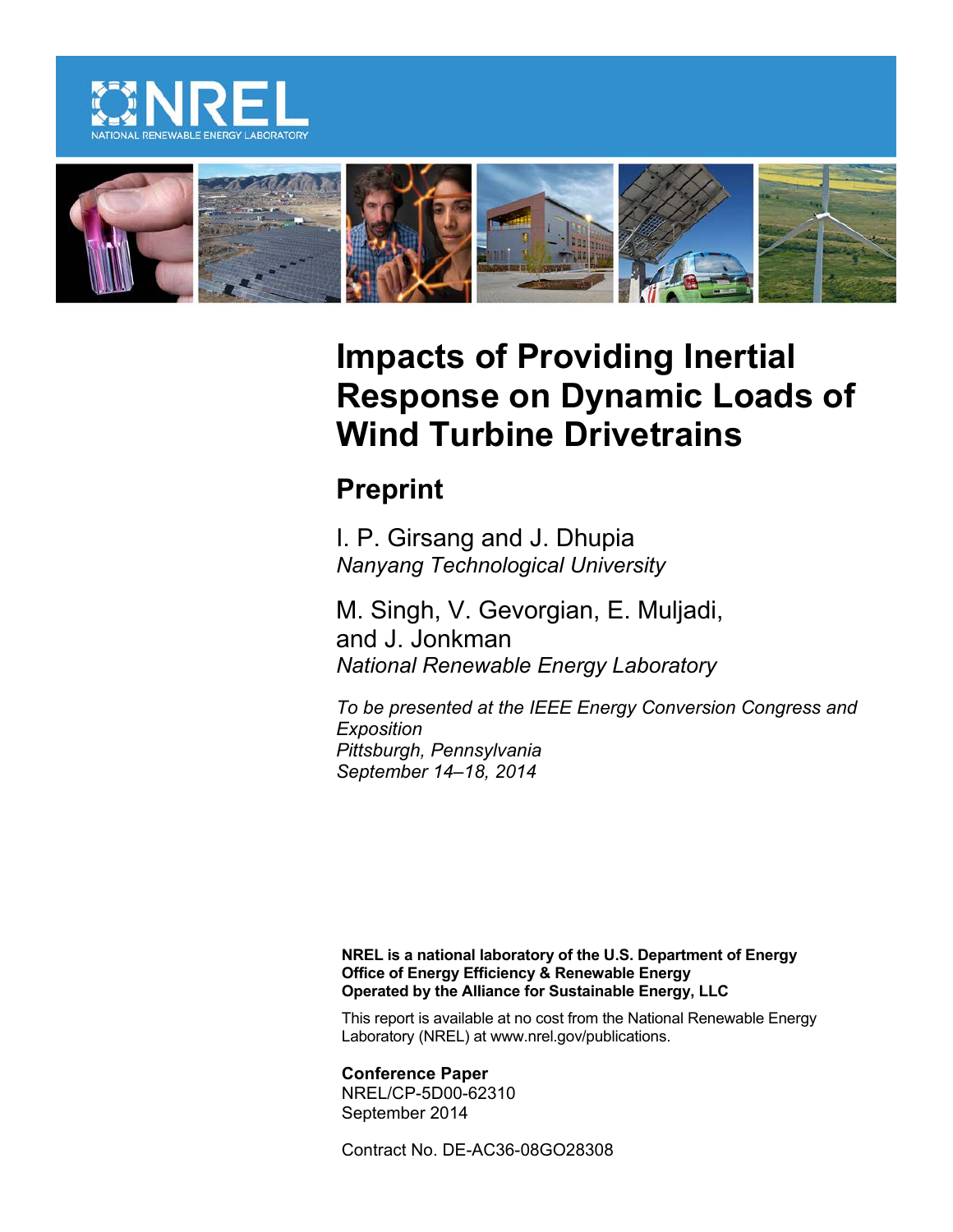# **NOTICE**

The submitted manuscript has been offered by an employee of the Alliance for Sustainable Energy, LLC (Alliance), a contractor of the US Government under Contract No. DE-AC36-08GO28308. Accordingly, the US Government and Alliance retain a nonexclusive royalty-free license to publish or reproduce the published form of this contribution, or allow others to do so, for US Government purposes.

This report was prepared as an account of work sponsored by an agency of the United States government. Neither the United States government nor any agency thereof, nor any of their employees, makes any warranty, express or implied, or assumes any legal liability or responsibility for the accuracy, completeness, or usefulness of any information, apparatus, product, or process disclosed, or represents that its use would not infringe privately owned rights. Reference herein to any specific commercial product, process, or service by trade name, trademark, manufacturer, or otherwise does not necessarily constitute or imply its endorsement, recommendation, or favoring by the United States government or any agency thereof. The views and opinions of authors expressed herein do not necessarily state or reflect those of the United States government or any agency thereof.

> This report is available at no cost from the National Renewable Energy Laboratory (NREL) at www.nrel.gov/publications.

Available electronically at<http://www.osti.gov/scitech>

Available for a processing fee to U.S. Department of Energy and its contractors, in paper, from:

> U.S. Department of Energy Office of Scientific and Technical Information P.O. Box 62 Oak Ridge, TN 37831-0062 phone: 865.576.8401 fax: 865.576.5728 email: <mailto:reports@adonis.osti.gov>

Available for sale to the public, in paper, from:

U.S. Department of Commerce National Technical Information Service 5285 Port Royal Road Springfield, VA 22161 phone: 800.553.6847 fax: 703.605.6900 email: [orders@ntis.fedworld.gov](mailto:orders@ntis.fedworld.gov) online ordering: <http://www.ntis.gov/help/ordermethods.aspx>

*Cover Photos: (left to right) photo by Pat Corkery, NREL 16416, photo from SunEdison, NREL 17423, photo by Pat Corkery, NREL 16560, photo by Dennis Schroeder, NREL 17613, photo by Dean Armstrong, NREL 17436, photo by Pat Corkery, NREL 17721.*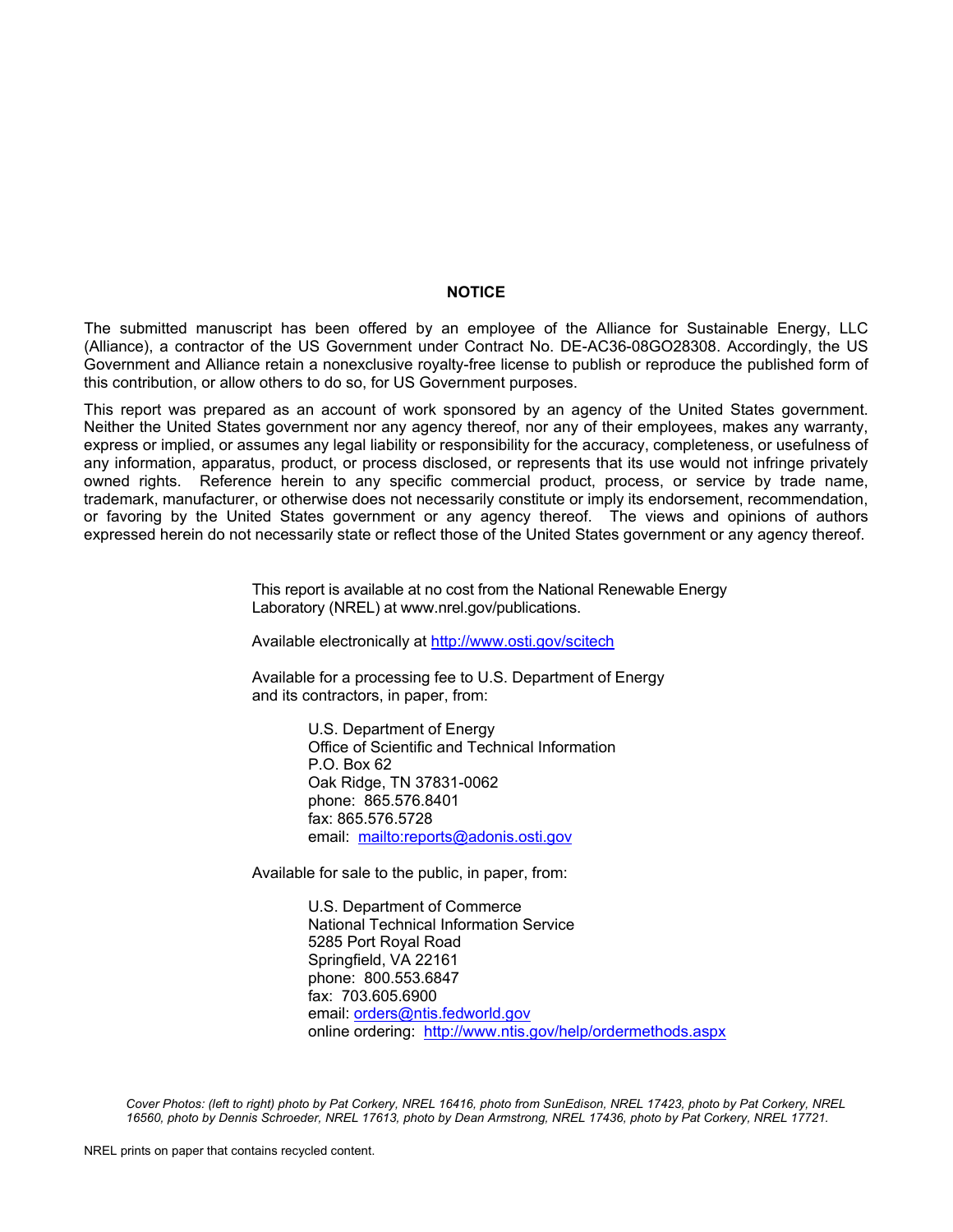# Impacts of Providing Inertial Response on Dynamic Loads of Wind Turbine Drivetrains

Irving P. Girsang\* and Jaspreet S. Dhupia School of Mechanical and Aerospace Engineering Nanyang Technological University Singapore \*Corresponding author: irving1@e.ntu.edu.sg

*Abstract***—There has been a gr[owing demand from th](mailto:irving1@e.ntu.edu.sg)e power industry for wind power plants to support the power system operation. One of such requirement is for wind turbine to provide ancillary service in the form of inertial response. Such service requires wind turbine generators (WTGs) to inject additional energy to the grid when the grid frequency drops to help arrest the frequency decline. Inertial response will understandably impose additional dynamic loads on the wind turbine drivetrain, which have not been given much attention so far. To bridge this gap, this paper utilizes holistic models of both fixed-speed and variable-speed WTGs that integrate the aero-elastic wind turbine model in FAST, developed by the National Renewable Energy Laboratory, with a detailed electro-mechanical drivetrain model developed in SimDriveline and SimPowerSystems. These models allow quantification of drivetrain loads at the gear-level in the midst of realistic turbulent wind and varying grid frequency conditions.** 

#### I. INTRODUCTION

Wind energy industry has grown substantially, as reflected by the increasing size and rating of the manufactured turbines as well as the increasing number of operating wind power plants (WPPs). Not only do these developments increase the contribution of wind energy to meet overall energy demand, but they also bring forward discussions about the role of wind energy in maintaining the stability and reliability of the power system. There is a growing demand within the power industry for WPPs to support power system operations, which is evident from the continuing revisions to the existing grid codes developed by system operators all over the world. Such revisions require wind turbine generators (WTGs) to improve their immunity to line disturbances (e.g., fault ride-through) and provide ancillary services to the power system (e.g., inertial response, power reserve, and governor capability). Advancements in state-of-the-art technologies in the forms of high-efficiency generators, power electronics, and modern control have enabled WTGs to provide ancillary services. Many modern WPPs have the ability to control their output power in response to grid frequency in ways that are important to support the overall grid performance [1].

Mohit Singh, Vahan Gevorgian, Eduard Muljadi, and Jason Jonkman National Renewable Energy Laboratory Golden, Colorado

In the United States, the grid frequency is maintained at 60 Hz, with normal variation of 0.05 Hz [2]. Further deviations are undesirable because they can trigger generation trip and equipment damages. However, when the energy demand suddenly exceeds the supply because of a loss of a power plant or sudden increase in the load, the grid frequency starts to drop. The initial frequency dynamics are dominated by the inertial response of the generators that remain online, supplying power to the grid. The synchronous generators, which are normally utilized in conventional power plants (e.g., hydro, steam, and gas turbines), release their stored kinetic energy into the grid, reducing the initial rate of change of frequency and allowing the slower governor actions to catch up and contribute to frequency stabilization.

Many power system operators in different countries have begun recognizing the value of inertial response provided by WPPs and its importance for the system reliability. In particular, operators in Spain, Canada, Texas, Ireland, and Denmark have been in certain stages of implementing WTG inertial response requirements in their system operations [3]– [4]. Turbine manufacturers have also been offering inertial response capabilities [5]–[6]. However, the impacts of inertial response on the loads of the WTG drivetrain have not been given much attention. Deeper investigations by considering a holistic approach on the WTG models will give insights into the pros and cons of a variety of technologies and designs that provide the capabilities to support the power system.

The inertial response of a WTG varies depending on how it is connected to the grid. Fixed-speed (i.e., Type-1) WTGs are directly connected to the grid, because of which they behave similarly to conventional power plant generators and their inertial response is a physical characteristic that cannot be altered. On the other hand, the use of power converters in variable-speed (i.e., Type-3) WTGs offers a degree of decoupling from the grid, which makes the WTGs have little or no inertial response. Thus, to support the power system through injection of additional energy when the grid frequency starts to drop, an inertial control strategy has to be implemented on Type 3 WTGs. It is important to note that

This work was supported in part by the U.S. Department of Energy under Contract DE-AC36-08-GO28308 with the National Renewable Energy Laboratory, in part by the Energy Innovation Programme Office of the Singapore Economic Development Board, and in part by the Energy Research Institute at Nanyang Technological University.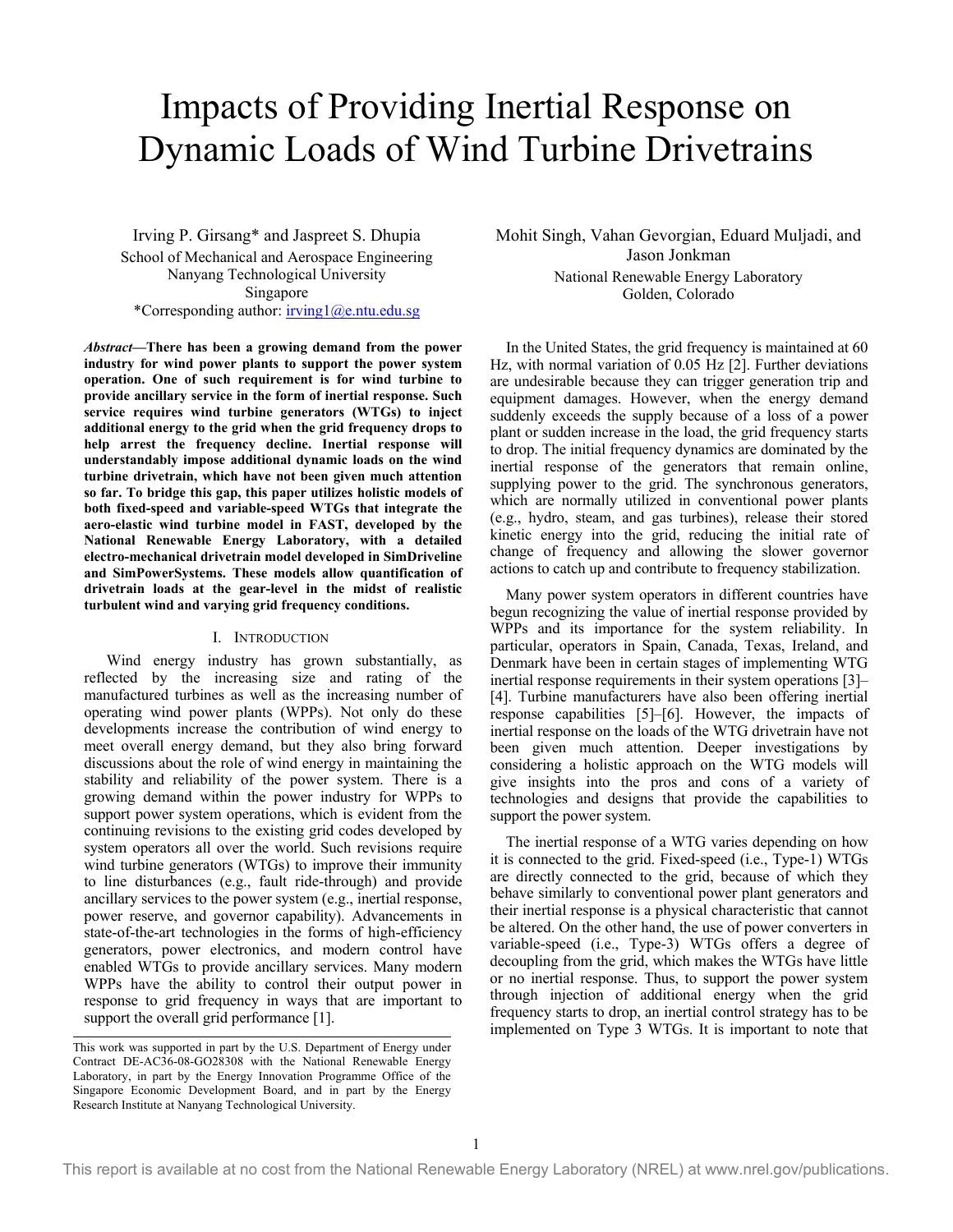

Figure 1. Interconnected system with multiple generators connected to the same grid.

inertial control takes place for only a few seconds to help arrest the frequency drop. Different from the primary frequency control, inertial control does not require the WTGs to have power reserve by yielding less than the maximum potential output power. Excellent state-of-the-art reviews of inertia control provided by WTGs have been conducted in [7]–[8].

This paper investigates the impacts of providing inertial response on the mechanical loads of both fixed-speed and variable-speed WTG drivetrains. Detailed dynamic time domain simulation models have been built by integrating the aero-elastic wind turbine model in FAST, developed by the National Renewable Energy Laboratory (NREL) [9] with the electro-mechanical drivetrain model in SimDriveline [10] and SimPowerSystems [11]. Simulations on these models were performed in the MATLAB/Simulink environment to investigate the dynamic loads experienced by the drivetrain components during the inertial response. The detailed wind turbine and controller models described in this paper have allowed investigation of drivetrain loads at a gear-level resolution in the midst of realistic turbulent wind and varying grid frequency conditions.

#### II. INERTIAL RESPONSE OF WTGS

A simple representation of an interconnected power system is shown in Fig. 1, in which generators from conventional power plants, a WPP, and the load are connected to the grid. Any loss of large power generation (e.g., from the reheat steam turbine) develops an imbalance, in which the size of the load becomes larger than that of the generation. If no action is taken, this imbalance will create a drop in the grid system frequency, which governs the rotational speed of the synchronous generators. The ability of the generators remaining connected to the grid to deliver



Figure 2. Various types of wind turbine generators.

more power will determine how low the frequency will drop. The lowest frequency point reached during such event is known as the frequency nadir. In a power system consisting of only conventional power plants, the total inertia of the rotating mass of the synchronized generators connected to the grid is very large. This contributes to a large kinetic energy that can be transferred to the grid so that the frequency nadir is not too low.

WPPs can provide inertial response by having short-term capabilities to inject additional power to the grid. The inertial response of conventional generators depends on the inherent inertia and physics of the synchronous machine, which cannot be changed. This characteristic is also inherent to Type 1 WTGs, which have induction generators directly connected to the grid. However, for Type 3 WTGs, the amount of power transferred to the grid during the inertial response can be controlled to improve power system performance during the initial decline of the frequency after a loss of generation. The main limitations of controlled inertial response are extra heat and stress on both electrical and mechanical components due to the demand for sudden additional power generation. In particular, this paper employs a detailed model to study the impacts of inertial response on the dynamic loadings (i.e., mechanical stresses) of the drivetrains of both fixed- and variable-speed WTGs.

## *A. Fixed-speed (Type 1) WTGs*

Fig. 2 shows the schematic of Type 1, Type 2, Type 3, and Type 4 WTGs. Because Type 1 WTGs are directly connected to the grid, they are capable of releasing kinetic energy stored in their rotating parts (e.g., rotor blades, gearbox, and generator). Consider the characteristic curve of a Type 1 WTG operating at rated wind speed of 10.8 m/s as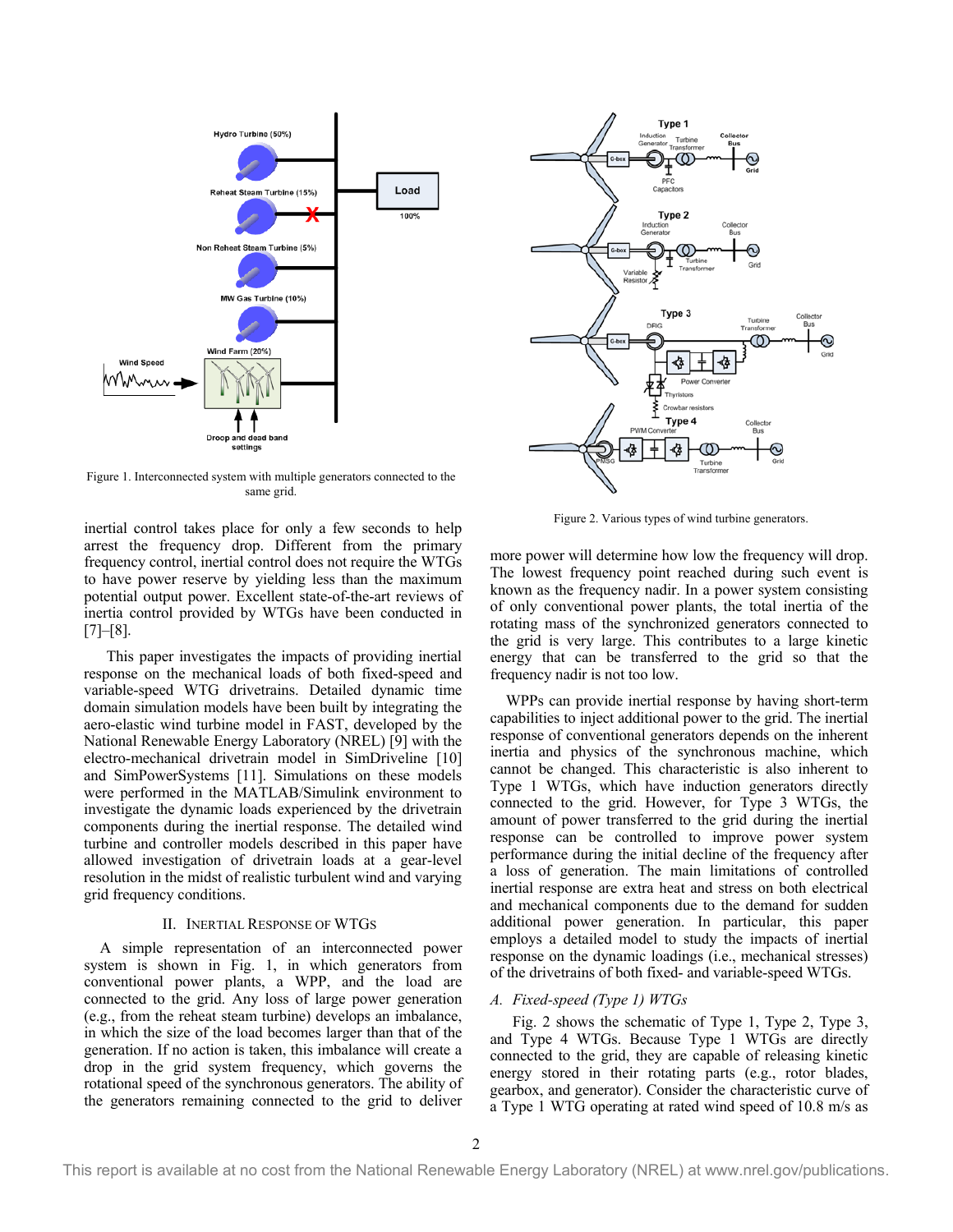

Figure 3. Kinetic energy transfer to grid during a frequency decline for Type 1 WTG.

shown in Fig. 3. For normal grid frequency of 60 Hz (i.e., 1 p.u.), the WTG operates at its rated operating point **A**, which is the intersection between the available aerodynamic power and generator output power. When there is a sudden drop in the frequency by 1%, the rotor speed does not change instantaneously because of the inertia of the turbines. However, the generator power-speed characteristic moves to the left, instantaneously shifting the operating point from **A** to **B**. As a result, there is an increase in the generated power at the same operating speed, which comes with a spike in the generator torque. The rotational speed then decreases along the shifted operating curve to reach a new balanced operating point **C**, during of which the kinetic energy stored in the turbine is transferred to the grid to help arrest the frequency decline.

## *B. Variable-speed (Type 3)WTGs*

A schematic of a Type 3 WTG is also shown in Fig. 2. The use of power converters, which decouple these WTGs from the grid disturbances, requires the implementation of an inertial control. Consider the characteristic curve of a Type 3 WTG as shown in Fig. 4. When the wind speed increases higher than the rated wind speed of 10.8 m/s, the generator output power must be maintained at its rated power, achieved by controlling the blade pitch angles to curtail the aerodynamic power. For example, at the wind speed of 12 m/s, the turbine operates at **A**. At this point, the pitch angle is set to  $4.75^{\circ}$  to deliver the rated power. If the blade is pitched to  $0^{\circ}$  at **B**, the available aerodynamic wind power is 27% higher than the rated output. During normal operation, this excess power can bring the turbine into an undesired runaway (i.e., overloading and overspeeding) condition. However, when the grid frequency drops, Type 3 WTG can inject this excess power to the grid to help arrest the frequency decline. The maximum power boost that can be provided depends on the available aerodynamic power as well as the capacity of electrical and mechanical components of the turbine to carry the stresses. In particular, the designed rated torque should not be exceeded



Figure 4. Kinetic energy transfer to grid during a frequency decline for Type 3 WTG.

throughout the turbine operations to maintain the integrity of the WTG drivetrain.

# **III** MODEL DESCRIPTIONS

The WTGs modeled in this paper are based on the Gearbox Research Collaborative (GRC) turbine [12] at NREL. The drivetrain of this turbine has been modeled in various levels of fidelity and validated for dynamic load calculations [13] and condition monitoring [14]. Further, this turbine model has been applied to simulate turbine loads under various conditions, including the unconventional ones [15]. This model has also been used to verify several controllers specifically designed to mitigate drivetrain loads [16]–[17]. Fig. 5 shows a schematic of the integrated wind turbine, drivetrain, and generator models in the MATLAB/Simulink environment.

#### *A. Wind Turbine and Pitch Controller Model*

The GRC turbine is rated at 750 kW. Table I summarizes the important properties of this turbine. The turbine model is loaded into the FAST S-Function block, which is connected to the pitch controller block. Above the rated wind speed, the blade pitch angles are controlled to achieve the desired output power. Traditionally, the blades are collectively pitched (i.e., the pitch angle is equal for all blades) to maintain rated output power. As discussed earlier, a Type 3 WTG can be pitched to capture more aerodynamic power. To do so in this paper, a pitch controller [18] with a firstorder pitch actuator model as shown in Fig. 6 is used. The relationship between the measured grid frequency and the power reference is described after the following subsection.

#### *B. Drivetrain Model*

FAST inherently employs a two-mass drivetrain model. Due to its low degree of freedom, the drivetrain model of FAST is limited in describing various drivetrain configurations and their complex dynamics. A higher fidelity torsional model is adopted in this paper to model the drivetrain. In this model, each shaft is modeled as an ideal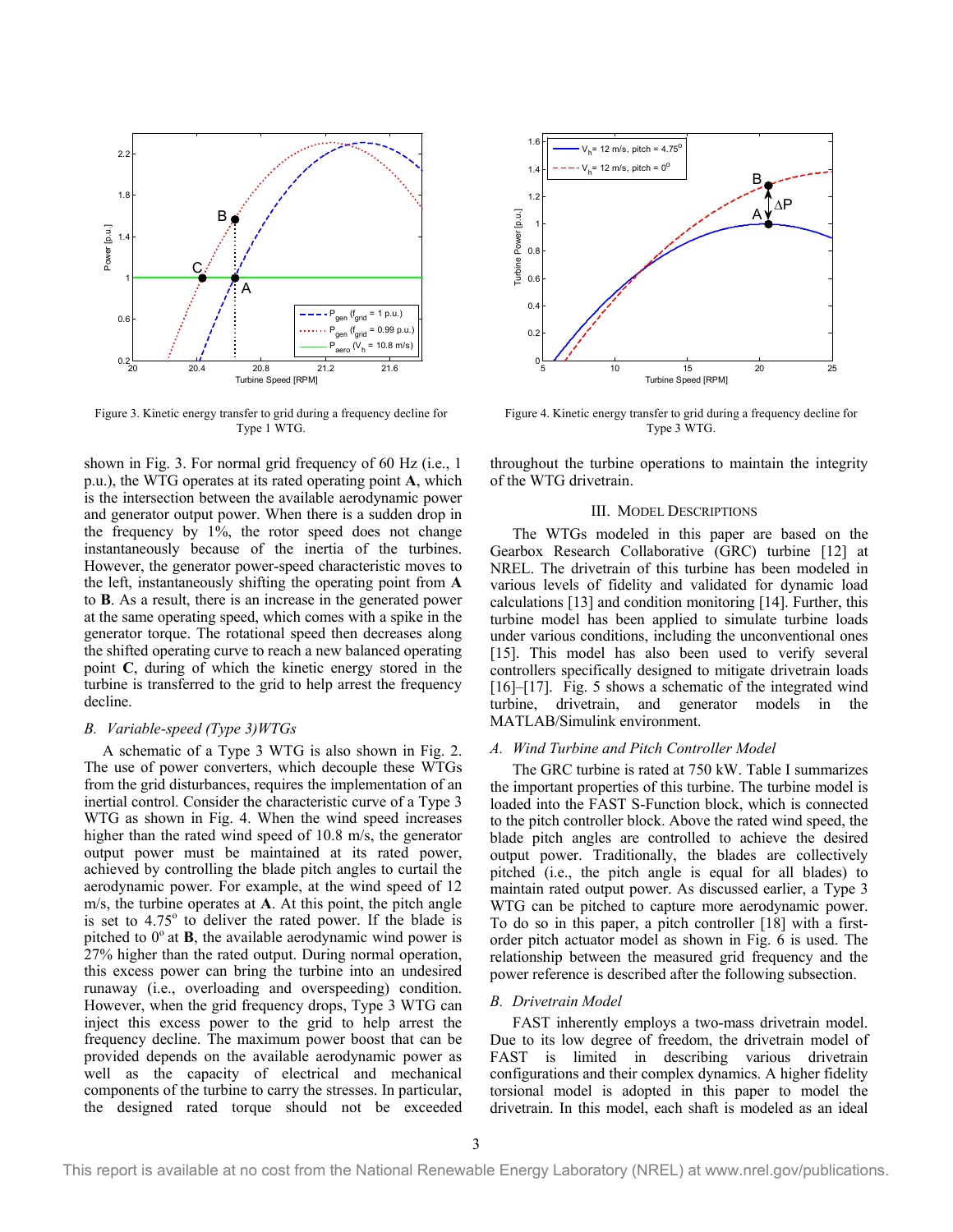TABLE I. MODEL PARAMETERS OF GRC WIND TURBINE

| Configuration, Rating  | 3 Blades, 750 kW                |
|------------------------|---------------------------------|
| Gearbox, Overall Ratio | 3 Stages, 81.49                 |
| Rotor, Hub Radius      | $24.1 \text{ m}, 0.3 \text{ m}$ |
| Hub Height             | 54.8 m                          |



Figure 5. Schematic of integrated wind turbine, drivetrain, and generator models in MATLAB/Simulink environment.

massless torsional spring and each gear is modeled as an inertial body. This model considers constant gear meshing stiffness, which plays an important part in the dynamics of the meshing gear pairs [14]. This model is built using SimDriveline, available in the MATLAB/Simulink library. The GRC drivetrain model is shown in Fig. 7. The multistage gearbox consists of a planetary gear stage and two parallel gear stages, with two intermediate shafts. The development and simulations of this drivetrain model are discussed in detail in [19].

## *C. Generator Model*

The GRC WTG originally employs a fixed-speed squirrel-cage induction generator (SCIG). A doubly-fed induction generator (DFIG) model is also considered in this paper because it aims to investigate the inertial responses of both fixed-speed (Type 1) and variable-speed (Type 3) WTGs. The same induction generator model, which is based on a commercial WTG of the same rating available in the market, is used for both Type 1 and 3 WTGs. The key parameters of the generator and converter (for Type 3 WTG) are summarized in Table II. Detailed models of SCIG and DFIG were built in SimPowerSystems, coupled to the drivetrain model.

To simulate the frequency dips, measured grid frequency of an interconnection was taken as input to the generator model. NREL has developed a custom monitoring system and software to autonomously and continuously monitor and capture grid frequency events [1]. One such system was installed at the National Wind Technology Center (NWTC) in June 2011 and has since been monitoring the frequency of the Western Interconnection. This frequency measurement is

TABLE II. PARAMETERS OF THE 750-kW INDUCTION GENERATOR

| Generator                                     |                  |  |  |  |
|-----------------------------------------------|------------------|--|--|--|
| Line-Line Voltage (RMS)                       | 690 V            |  |  |  |
| Nominal Frequency, No. of Pole Pairs          | 60 Hz, 2         |  |  |  |
| Stator Resistance, Leakage Inductance (pu)    | 0.016, 0.06      |  |  |  |
| Rotor Resistance, Leakage Inductance, both    | 0.016, 0.06      |  |  |  |
| referred to Stator (pu)                       |                  |  |  |  |
| Magnetizing Inductance (pu)                   | 2.56             |  |  |  |
| Inertia Constant (s)                          | $\mathfrak{D}$   |  |  |  |
| Converter                                     |                  |  |  |  |
| Converter Maximum Power (pu)                  | 0.5              |  |  |  |
| Grid Side Coupling Inductance, Reactance (pu) | 0.15, 0.0015     |  |  |  |
| Nominal DC Bus Voltage                        | 1200 V           |  |  |  |
| DC Bus Capacitor                              | $0.01 \text{ F}$ |  |  |  |



Figure 6. Collective pitch controller to achieve desired output power.



Figure 7. Collective pitch controller to achieve desired output power.

conducted to gather a collection of disturbance events, which can help in dynamic modelling of frequency behavior, understanding the loading impacts on the WTGs, and assisting control engineer to determine how WPPs can support the grid within safe limits. Three measured frequency dip events caused by large losses of generation in the Western Interconnection were implemented in this study, which are shown in Fig. 8. Event A represents the event with the lowest measured frequency nadir; Event B represents that with the double dips; and Event C represents that with a low frequency nadir along with a fast recovery. The detailed DFIG model built in SimPowerSystems to take the measured grid frequency as an input is shown in Fig. 9.

At above-rated operations, because Type 3 WTGs can be pitched to capture and deliver more power to the grid, the power reference shown in Fig. 6 is set to be 10 % higher than the rated power when the grid frequency drops below 59.95 Hz. To avoid overheating of the generator windings and power converters in realistic condition, the reference power is returned to the rated power after 15 seconds as presented in [20].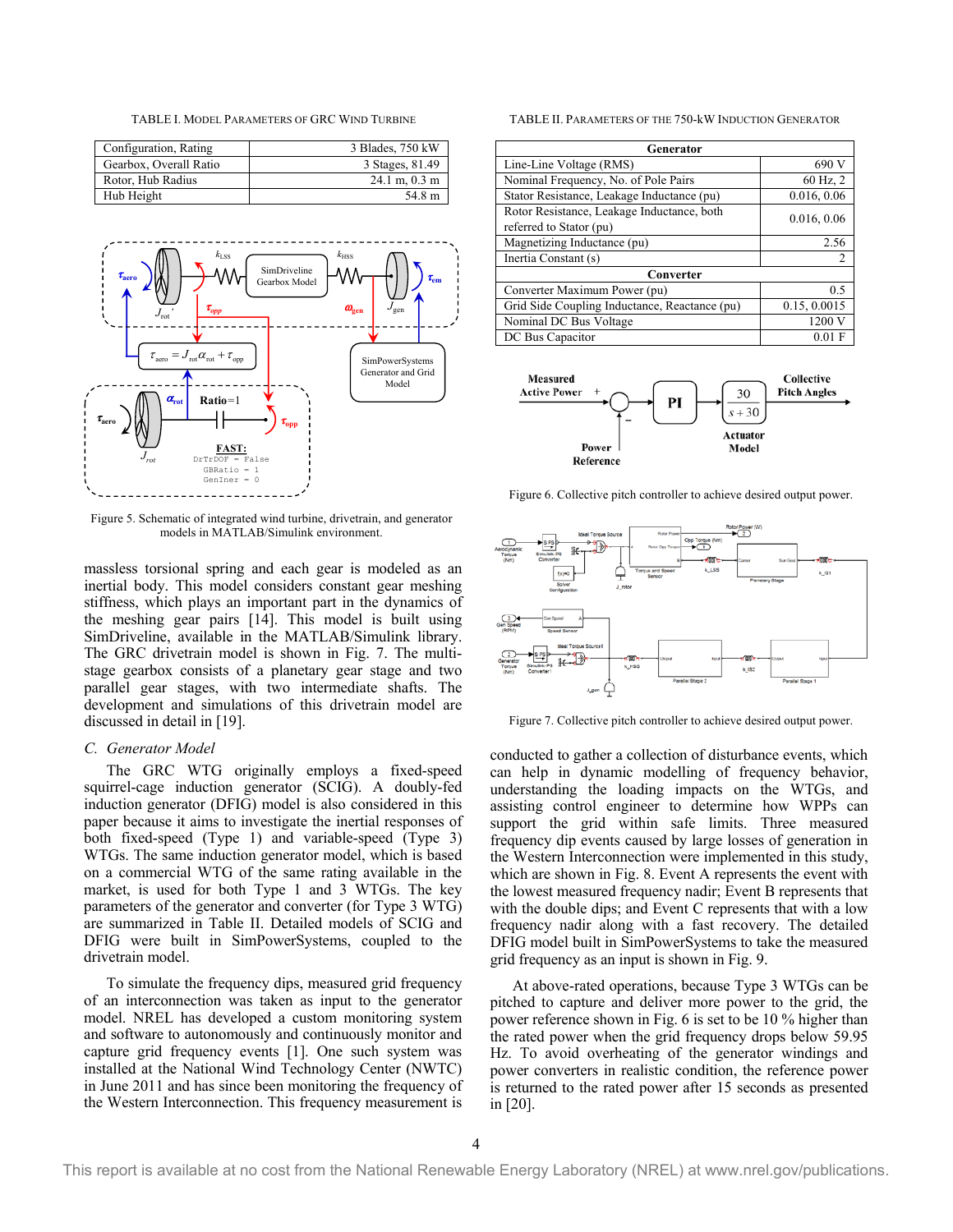

Figure 8. Frequency dips measured at NWTC.

# IV. SIMULATION RESULTS AND DISCUSSIONS

Simulations were performed using both constant and turbulent wind conditions. The former helps to isolate the effects of inertial responses and grid frequency variations on the mechanical loads of WTG drivetrain without any aerodynamic variations. The latter simulates the more realistic operating conditions of the WTGs providing inertial response amidst varying wind and grid frequency.

#### *A. Deterministic Wind Condition (No Turbulence)*

At the wind speed of 15 m/s, the responses of the Type 1 GRC WTG for Event A are shown in Fig. 11. As discussed in Section II, in the event of a frequency dip, this WTG yields power higher than its rated power injected to the grid. The operation then returns to the rated power at a lower speed. Because this WTG is directly connected to the grid, its speed profile follows the profile of the grid frequency. The instantaneous deliverance of power to the grid introduces torque spikes into the drivetrain. The bottom plot of Fig. 11 shows the transmitted torque between the sun gear and one of the three planet gears. This torque indicates the amount of stress experienced by the gear teeth. The inertial response of this WTG comes in the cost of increased stresses on the gear. Depending on how low the frequency nadir is, the transmitted torque may reach a value beyond the gear rating. Further, lower grid frequency increases the average load experienced by the gears. Over the years, the accumulated effects caused by frequency decline and/or other type of line disturbances may shorten the life of gearbox and other turbine components.

For the same wind speed and frequency event, the responses of Type 3 GRC WTG are shown in Fig. 12.



Figure 9. Detailed DFIG model taking measured grid frequency input.



Figure 10. Turbulent wind speed for (a) Type 1 and (b) Type 3 WTGs.

Because a Type 3 WTG inherits a certain degree of decoupling from the grid through its power converters, this type of WTG can operate normally despite disturbances occurring at the grid. Thus, it inherently does not contribute to the inertial response. However, as discussed in Section II, this WTG can contribute by pitching the blade to allow for the transfer of additional power from incoming wind to the grid. As shown in the bottom of Fig. 12, the blades are pitched  $1.25^{\circ}$  less from the nominal value for 15 seconds before being pitched back to normal. As soon as the blade pitch decreases to capture more aerodynamic power, the WTG speeds up and when the blade pitch increases, the WTG slows down and then accelerates back to its rated speed. In terms of the drivetrain load, the injection of extra power, as shown in the top of Fig. 12, significantly escalates the stresses experienced by the gears. The more power delivered to the grid, the higher the stresses the gears have to be designed to sustain. Further, each time the blade pitch angle changes, the gears experience transient vibrations that impose higher fatigue loads and reduced lifetime.

#### *B. Turbulent Wind Conditions*

TurbSim was used to generate realistic hub-referenced turbulent wind fields following the Kaimal spectrum [21], as shown in Fig. 10. Fig. 10 (a) shows a mean speed of 8 m/s with 10 % turbulent intensity to investigate the inertial responses of the Type 1 GRC WTG at below-rated operation. On the other hand, Fig. 10 (b) shows a mean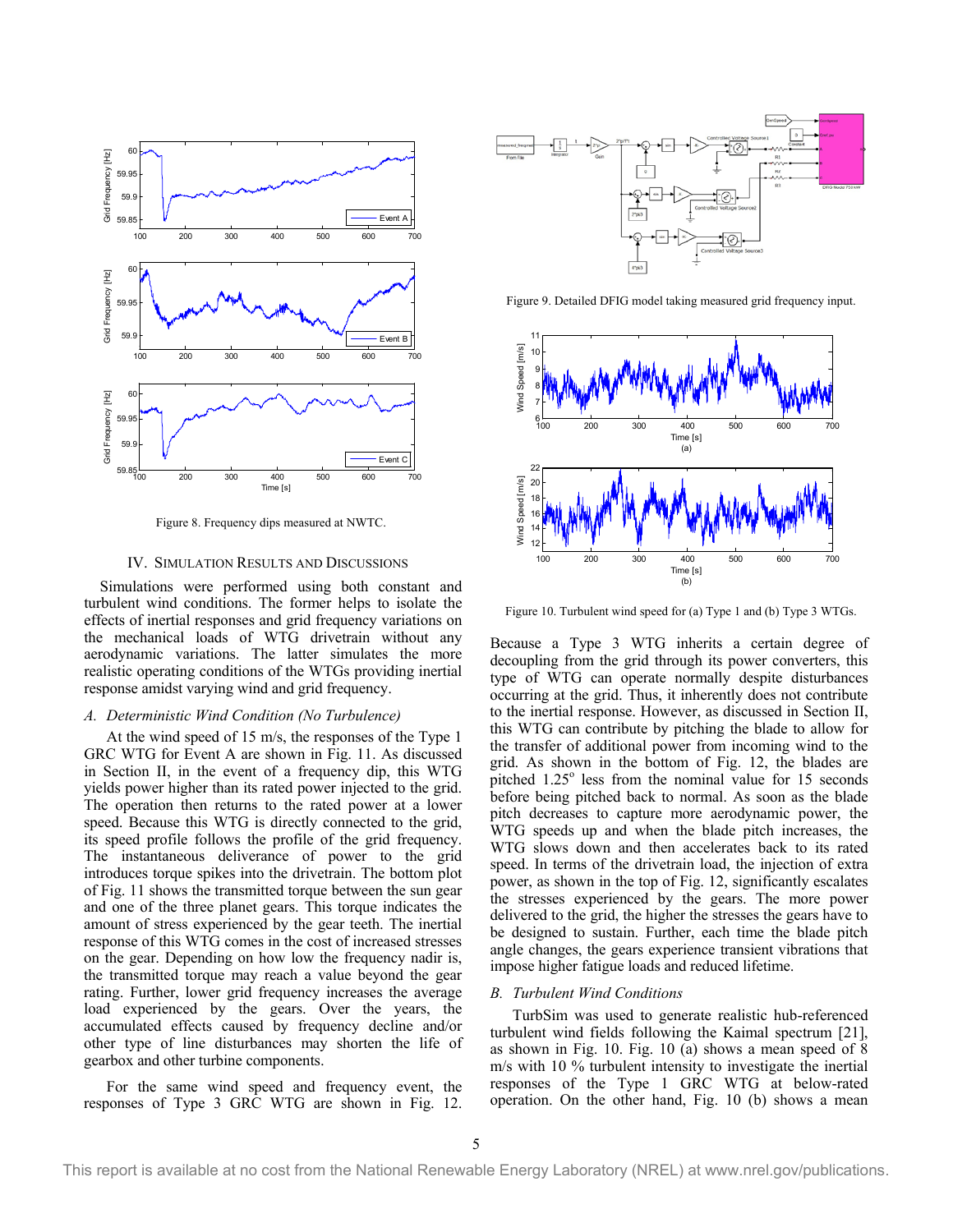

Figure 11. Type 1 WTG drivetrain response comparisons for normal frequency event and during a frequency dip.



Figure 12. Type 3 WTG response comparisons with and without inertial response.

speed of 16 m/s with 10 % turbulent intensity to investigate the responses of its Type 3 counterpart at above-rated operation. Each condition simulated a 600-second event, as recommended by the International Electrotechnical Commission 61400-12 standard [22]. To isolate the effects of inertial response and grid frequency variations, the turbulent wind speed and pitch controllers are maintained for each WTG, whereas the frequency case varies.

To evaluate the gear loads at turbulent wind conditions, the transmitted torque between the sun gear and one of the planet gears are imported to the MLife code [23] to calculate the 1-Hz damage equivalent load (DEL). The slope

| TABLE III. GEAR DELS OF TYPE 1 WTG |  |  |  |
|------------------------------------|--|--|--|
|------------------------------------|--|--|--|

| <b>Frequency Cases</b>         | DEL [Nm] | <b>Difference</b> |
|--------------------------------|----------|-------------------|
| <b>Fixed Nominal Frequency</b> | 5685     |                   |
| Event A                        | 5710     | $0.44\%$          |
| Event B                        | 5709     | $0.42\%$          |
| Event C                        | 5708     | 0.40%             |



Figure 13. Type 1 WTG response under turbulent wind condition and grid frequency for Event A.

of the cyclic stress to cycles-to-failure (i.e. the SN curve) is chosen to be 10, which is typical for the wind turbine gears made from case-hardened cast iron.

Because the wind speeds shown in Fig. 10 (a) are below the rated wind speed, the pitch angles for the Type 1 GRC WTG are fixed at  $0^{\circ}$ . Fig. 13 shows the responses of the Type 1 GRC WTG for Event A. As the frequency drops, the WTG delivers slightly higher power to the grid. It is important to note that this additional power comes from the rotating inertias of the WTG drivetrain as the captured aerodynamic power remains constant. The speed of the WTG is very much affected by the frequency variations. This results in higher gear loads as summarized in Table III. As expected, the highest load is attributed to Event A, which suffers from the lowest grid frequency.

The wind speeds in Fig. 10 (b) are always above the rated wind speed to allow implementation of controlled inertial response on the Type 3 GRC WTG using the pitch controller of Fig. 6. Figs. 14, 15, and 16 show the responses of the Type 3 GRC WTG with inertial responses for Events A, B, and C, respectively. The output powers of the WTG are able to follow the reference power by correspondingly reducing the blade pitch angles. However, as expected, the additional power yields some overspeedings.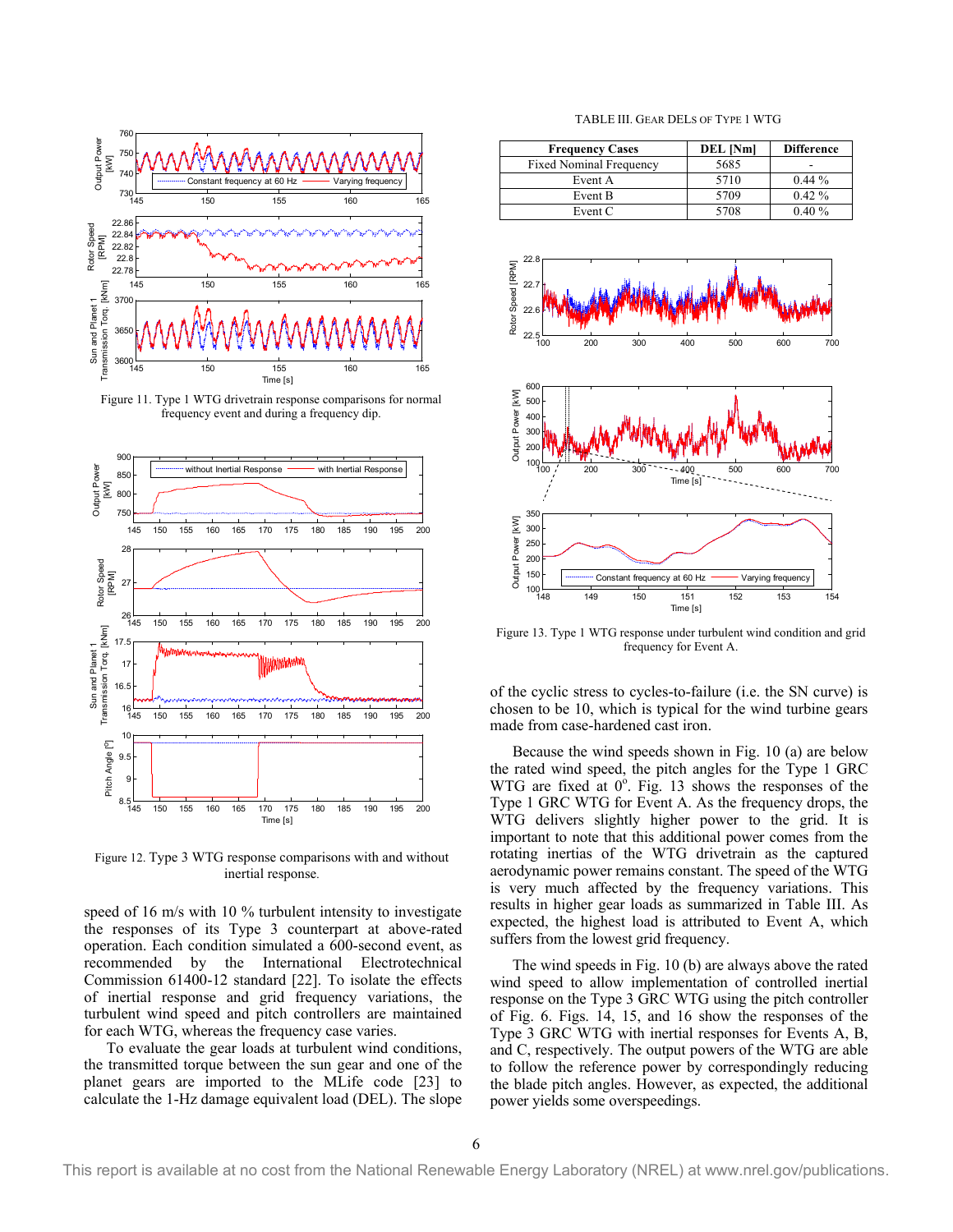

Figure 14. Type 3 WTG response under turbulent wind condition and grid frequency for Event A.



Figure 15. Type 3 WTG response under turbulent wind condition and grid frequency for Event B.

# TABLE IV. GEAR DELS OF TYPE 3 WTG

| Frequency | DEL.             |               |            |
|-----------|------------------|---------------|------------|
| Cases     | without Inertial | with Inertial | difference |
| Case A    | 5231 Nm          | 5246 Nm       | $0.29\%$   |
| Case B    | 5233 Nm          | 5264 Nm       | $0.59\%$   |
| Case C    | 5232 Nm          | 5247 Nm       | $0.29\%$   |



Figure 16. Type 3 WTG response under turbulent wind condition and grid frequency for Event C.

The comparisons of the gear DELs with and without inertial control are summarized in Table IV. As a Type 3 WTG has a certain degree of decoupling from the grid, the frequency variations do not impact the gear loads much. Additional loads are attributed to the transient vibrations each time the power reference, along with the average gear transmitted load, changes. Understandably, the highest load for Type 3 GRC WTG is attributed to the double-dip event of Event B, which yielded twice an increase in the gear load compared to other cases.

With the exception of the double-dip event, the inertial response of Type 3 WTG resulted in lower drivetrain load. Thus, it can be concluded that for general grid frequency events, which has a profile similar to Events A and C, Type 3 WTGs give better inertial response in terms of higher additional energy transferred to the grid and lower increase in the drivetrain loads.

# V. CONCLUSIONS

The analysis presented in this paper attempts to provide additional contributions to the ongoing industry-wide discussions on the impacts of providing inertial responses to the grid on the reliability of WTGs. Distinctions in inertial responses between the fixed- (Type 1) and variable- (Type 3)